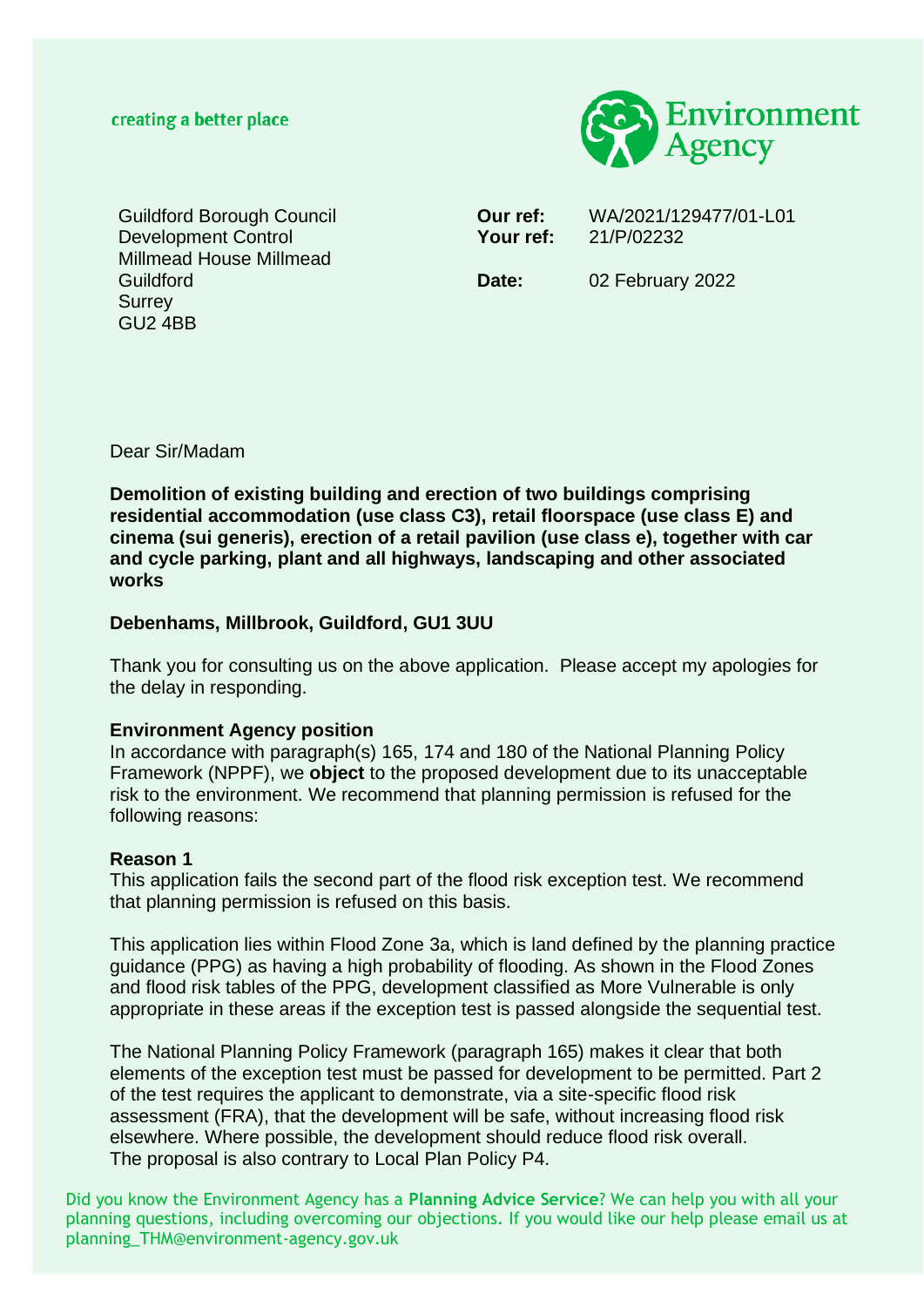In this instance the developer's flood risk assessment fails to:

- 1. Demonstrate that the development is safe
- 2. Demonstrate that flood risk will not increase in the surrounding area
- 3. Address the opportunities presented by this development for reducing flood risk
- 4. Flood risk mitigation measures to address flood risk for the lifetime of the development are not included within the design of the development. Consequently the development proposes inadequate flood storage compensation for that which is being lost.

In addition, the flood risk evidence used to inform the FRA has been compiled by the applicant through fluvial modelling. We have reviewed the modelling during preapplication discussion which has highlighted some inadequacies and the modelling has not been agreed as suitable to use within the FRA.

Therefore, the proposal as submitted will increase the risk of flooding to the site and the surrounding area.

# **Overcoming our objection**

To overcome our objection, the applicant should submit revised fluvial modelling alongside a revised FRA and proposed plans which address the points highlighted above. A detailed response to the submitted hydraulic modelling has been provided directly to the applicant as part of our pre-application advisory service. All required actions should be addressed and the modelling re-submitted for our review. Upon agreement of the fluvial modelling, the FRA should be amended so as to be informed by the agreed flood risk evidence.

If this cannot be achieved, we are likely to maintain our objection. Please re-consult us on any revised FRA and amended design plans submitted and we'll respond within 21 days of receiving it.

Information contained on the plans and sections forming the application seem to suggest that the development including ground level changes will be greater than the existing. This is noted in the northern part of the site where a pavilion and ground level raising is indicated. There must be no loss of floodplain storage associated with this development for floods up to and including the 1% annual probability event, including the appropriate allowance for climate change. This has not been addressed in the FRA. .

Section 6.4 of the Sweco Flood Modelling Technical Note, contained in Appendix H of the FRA, details an Option Scenario and references a depth difference map in Appendix B of the Technical Note. This shows that the proposed flood gate at the carpark entrance results in increased flood levels elsewhere. The depth difference map shows that the increased flood water levels will affect existing property along Millbrook, upstream of the site. This is not acceptable and the applicant should consider mitigation measures to ensure such increases are not realised for floods up to and including the 1% annual probability event, including the appropriate allowance for climate change.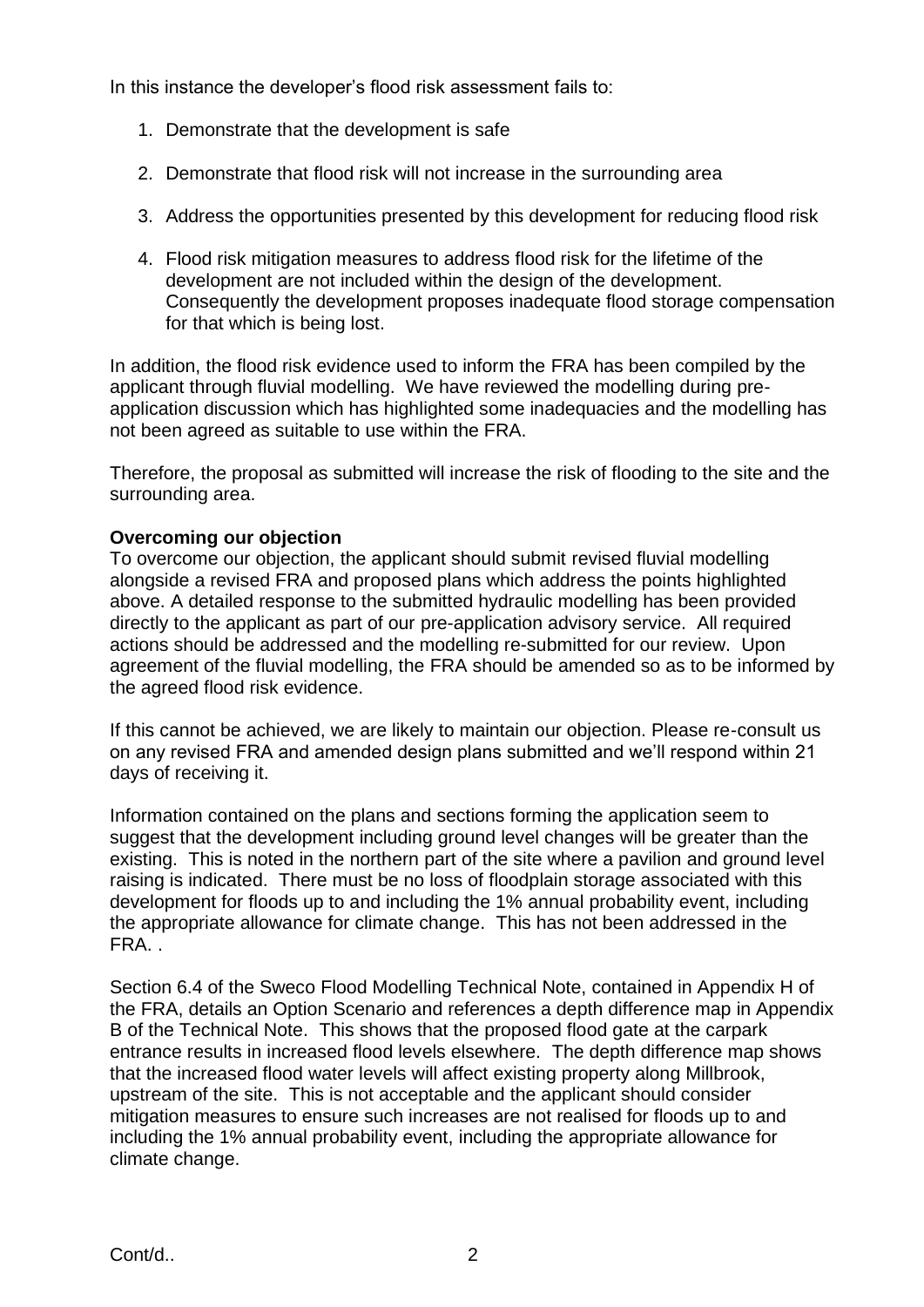It is disappointing that redevelopment of the site has not taken the opportunity to remove the basement. Any basement with entrances in the floodplain represents a significant hazard, even when flood barriers can be erected to protect them from flooding (as proposed here). Such basements have inherent residual flood risks which can result in sudden inundation and lead to loss of life: if barriers can't be mobilised or if the flood level exceeds the barrier level. We note that the proposed basement includes all the plant rooms for the buildings and inundation would likely mean all services to the building would be rendered inoperative.

If the sequential test is passed, in accordance with the National Planning Policy Framework, the proposed development type is appropriate provided that the site meets the requirements of the exception test. Our comments on the proposals relate to the part of the exception test that demonstrates the development is safe. The local planning authority must decide whether or not the proposal provides wider sustainability benefits to the community that outweigh flood risk.

While the FRA states that occupants can remain in the upper floors of the buildings during a flood, safe access and escape has not been demonstrated. Occupants do not always wish to, or are able to remain in a building during a flood and this can place additional burden on emergency services which can be further hindered if the building becomes unstable.

In accordance with paragraph 167 of the National Planning Policy Framework (NPPF), the planning authority must ensure that the residual flood risk is safely managed and that safe access and escape routes are included. The FRA should clearly demonstrate to the planning authority that a satisfactory route of safe access and egress is achievable.

The Environment Agency does not normally comment on or approve the adequacy of flood emergency response procedures accompanying development proposals, as we do not carry out these roles during a flood. Our involvement with this development during an emergency will be limited to delivering flood warnings to occupants/users covered by our flood warning network.

The Planning Practice Guidance to the National Planning Policy Framework states that those proposing developments should take advice from the emergency services when producing an evacuation plan for the development as part of the flood risk assessment. In all circumstances where warning and emergency response is fundamental to managing flood risk, we advise local planning authorities to formally consider the emergency planning and rescue implications of new development in making their decisions. As such, we recommend you consult with your Emergency Planners and the Emergency Services to determine whether the proposals are safe in accordance with the guiding principles of the Planning Practice Guidance (PPG).

We have considered the findings of the FRA in relation to the likely duration, depths, velocities and flood hazard rating against the design flood event for the development proposals. We agree that this indicates that there will be a **danger to most people** (e.g. there will be danger of loss of life for the general public) along the proposed evacuation route and a **danger for all people** (e.g. there will be danger of loss of life for the general public and the emergency services) at other points on Millbrook and potentially in the basement and access ramp to the basement.

This does not mean we consider that the access is safe, or the proposals acceptable in this regard. We remind you to consult with your Emergency Planners and the

Cont/d.. 3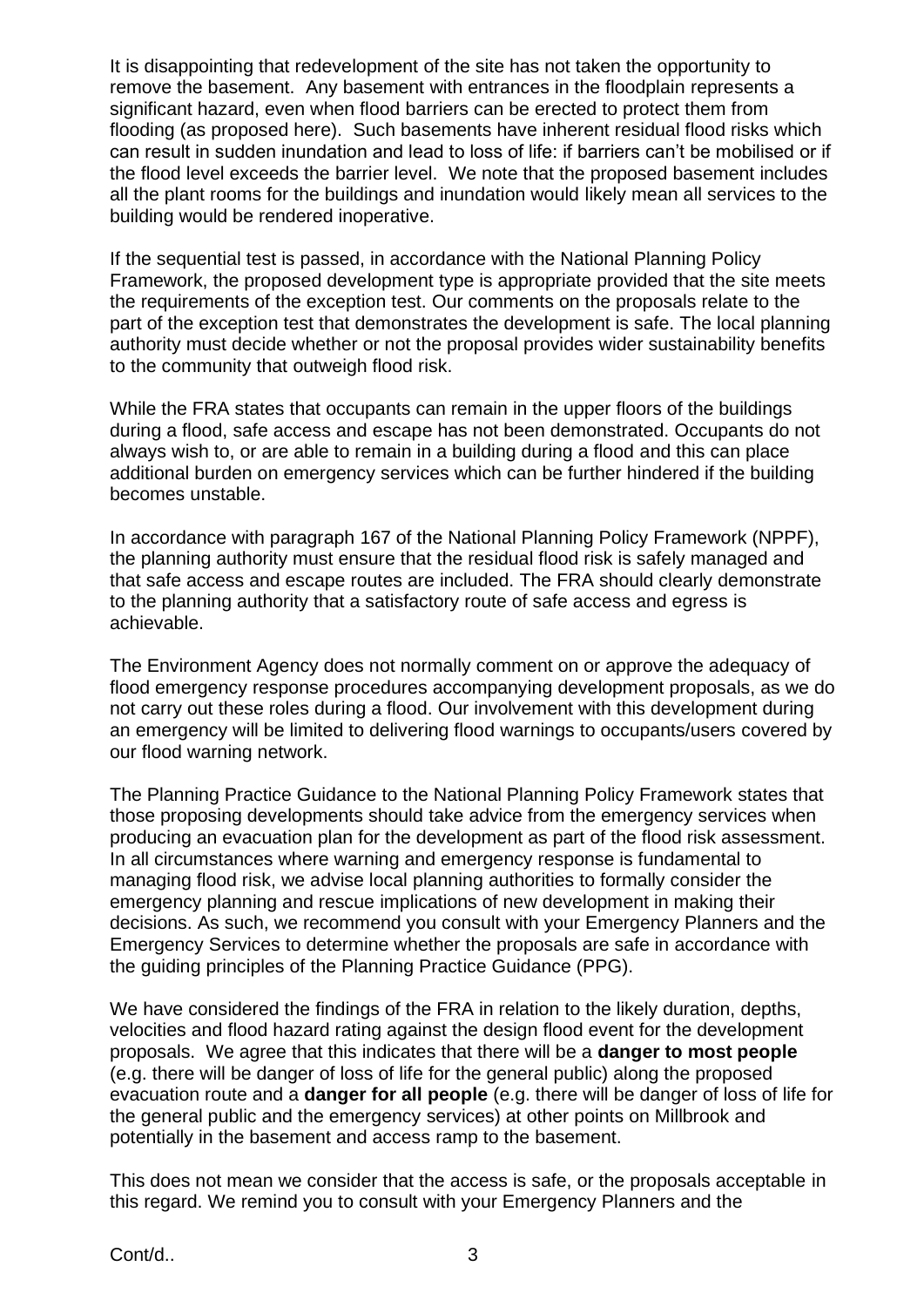Emergency Services to confirm the adequacy of the evacuation proposals.

# **Reason 2**

The proposed development will have a detrimental effect on the river Wey and fails to restore the ecological value of the river corridor. Insufficient information has been provided to assess the risks posed by this development and we therefore recommend that planning permission is refused.

While the development includes ecological enhancements that will contribute to a net gain in biodiversity on site, they do not include enhancements to the river environment.

We note that Ecology and Biodiversity was excluded from the scope of the Environmental Impact Assessment, as it is considered the proposals will not have any significant ecological effects. However, the Ecology and Biodiversity Assessment undertaken by Sweco on 16/09/2021 does not adequately assess the impact of the proposals on the ecology of the River Wey. In particular, the report notes the potential for the new development to overshadow the River Wey but considers this is not a significant effect. Evidence for this is provided by drawing P2647/SA/07, but this does not demonstrate the full impact of the additional height of the proposed development and the potential for a greater section of the river to be overshadowed.

This objection is supported by paragraphs 174 and 180 of the National Planning Policy Framework (NPPF) which recognise that the planning system should conserve and enhance the environment by minimising impacts on and providing net gains for biodiversity. If significant harm resulting from a development cannot be avoided, adequately mitigated, or as a last resort compensated for, planning permission should be refused. Opportunities to incorporate biodiversity in and around developments should be encouraged

The proposal is also contrary to Local Plan policy ID4 which states that the ecological, landscape and recreational value of watercourses will be protected and enhanced. Development proposals that are likely to have an adverse impact on the functions (including across their catchments) and setting of watercourses and their corridors will not be permitted. Proposals must demonstrate how they will support the achievement of Water Framework Directive objectives and have followed guidance from the Environment Agency on implementation of the River Basin Management Plan and flood risk management and followed guidance in any local catchment management plans.

### **Overcoming our objection**

Whilst an Ecology and Biodiversity Assessment has been provided, this is inadequate in its assessment of the impact on the River Wey and the Water Framework Directive and in its recommendations to improve the river corridor habitats. Ecology and Biodiversity should be brought into the scope of the Environmental Impact Assessment.

A Transient Overshadowing analysis should be provided showing a comparison between the current and proposed developments. This should show the overshadowing throughout the year and at various points during the day.

A Lighting Plan should be submitted with a horizontal illuminance contour plan showing the extent of light spill into the river corridor for both the existing structure and proposed development. This should be compliant with the guidance set out by the Institution of Lighting Professionals [https://www.theilp.org.uk/documents/guidance-note-8-bats-and](https://www.theilp.org.uk/documents/guidance-note-8-bats-and-artificial-lighting/)[artificial-lighting/.](https://www.theilp.org.uk/documents/guidance-note-8-bats-and-artificial-lighting/)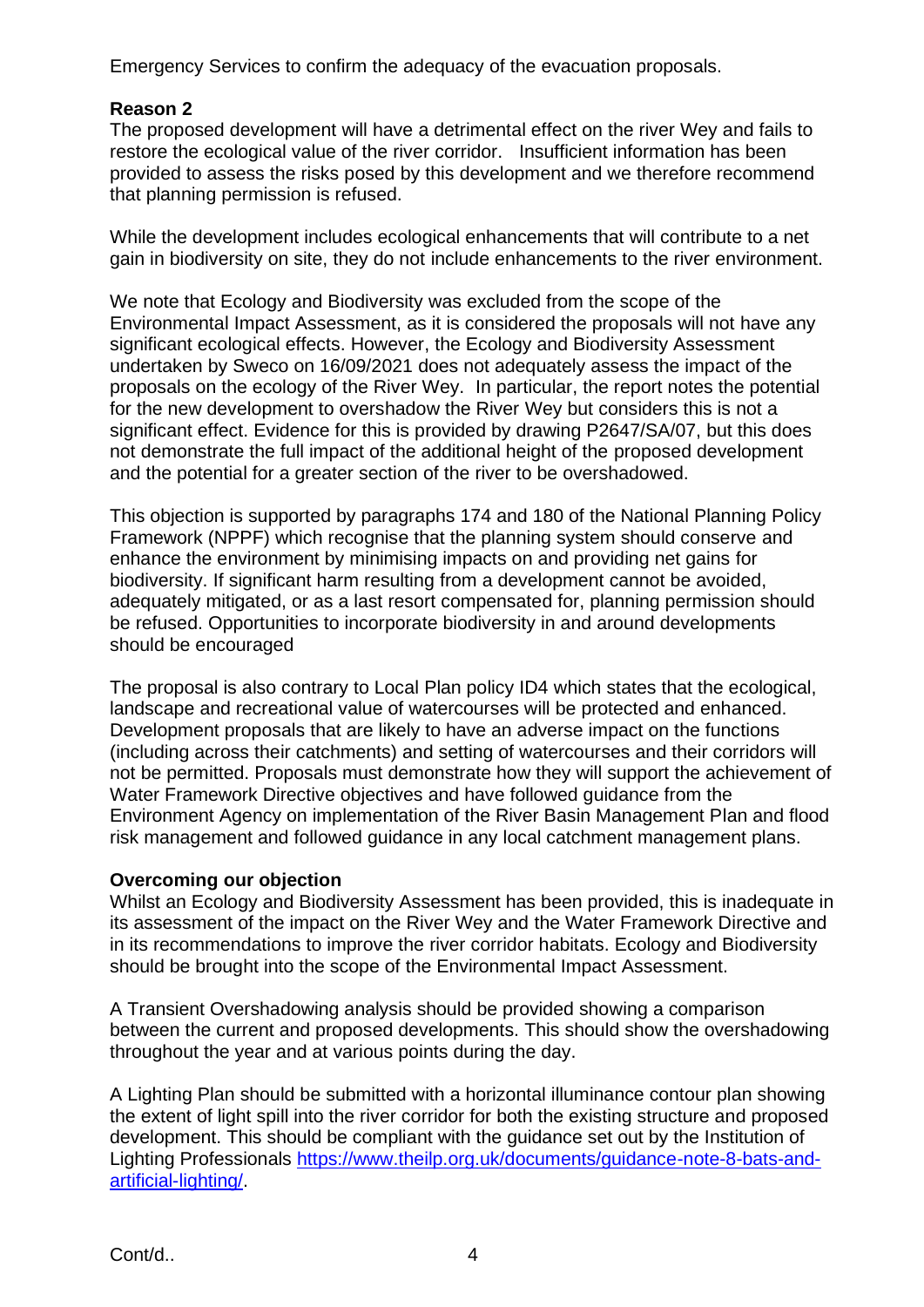A scheme should be submitted demonstrating how the watercourse will be restored and/or enhanced to a more natural state and maintained as such thereafter. We would expect to see a net benefit for biodiversity in relation to the riverine environment. For example, floating ecosystem islands could be installed outside of the navigable zone, which would provide both aesthetic and ecological value. They are ideal where marginal vegetation cannot be established in the watercourse, for instance where it is too deep, as they are fixed to the bank and move up and down with fluctuating water levels. They should be planted up with native wetland species of local provenance, appropriate to the Wey catchment. The plants provide habitat for aquatic and riparian species including dragonflies and birds and in addition the roots provide habitat for fish and aquatic invertebrates.

The Guildford Local Plan recognises that the River Wey Navigation is a highly valued asset of borough wide significance, both as an important element of our borough's biodiversity and as a very significant public space. The National Trust has compiled a set of guidelines for what it considers are important characteristics of the river, and how it should be managed. These include the importance of the river as a 'visually important open corridor' and 'an important leisure asset' as well as a conservation area.

Under the provisions of the Water Framework Directive, much of the River Wey in the borough currently achieves 'moderate' potential, with some tributaries achieving only 'poor' or 'bad'. The River Wey directly upstream from the borough is largely 'poor'. Significant pressures on the River Wey include pollution from waste water, agriculture and various sources in towns and from transport infrastructure, and the constraints to its natural function imposed by physical modifications to the river.

The River Thames River Basin Management Plan requires the restoration and enhancement of water bodies to prevent deterioration and promote recovery. The development falls within the 'Wey (Shalford to River Thames confluence at Weybridge' Water Framework Directive water body which is designated a 'Heavily Modified Water Body'. Engineered river channels are one of the most severe examples of the destruction of ecologically valuable habitat. We seek to restore and enhance watercourses to a more natural channel wherever possible. It will be many decades before this site will be developed again, and the proposed development does not include any elements that will restore the river Wey to ensure it reaches good ecological potential, as is required by the Water Framework Directive. The proposed development does not meet the requirements of the Water Framework Directive unless the provisions of Article 4.7 of the Water Framework Directive can be met.

There are a number of mitigation measures listed for this water body than are necessary to achieve good ecological potential, including:

- Create habitat
- Implement bank rehabilitation
- Preserve or restore habitats
- Remove or soften hard bank engineering
- Restore or increase floodplain (lateral) connectivity
- Restore or increase in-channel morphological diversity

Many sites along the River Wey and its tributaries have been redeveloped. When they are, opportunities for enhancement of the river and its adjacent corridor are sought, along with provision and management of a buffer zone. Over time, more lengths of the river being enhanced in terms of wildlife habitat and landscape value, leads to a more connected wildlife corridor. Rivers and the land adjacent to them form an important and

Cont/d.. 5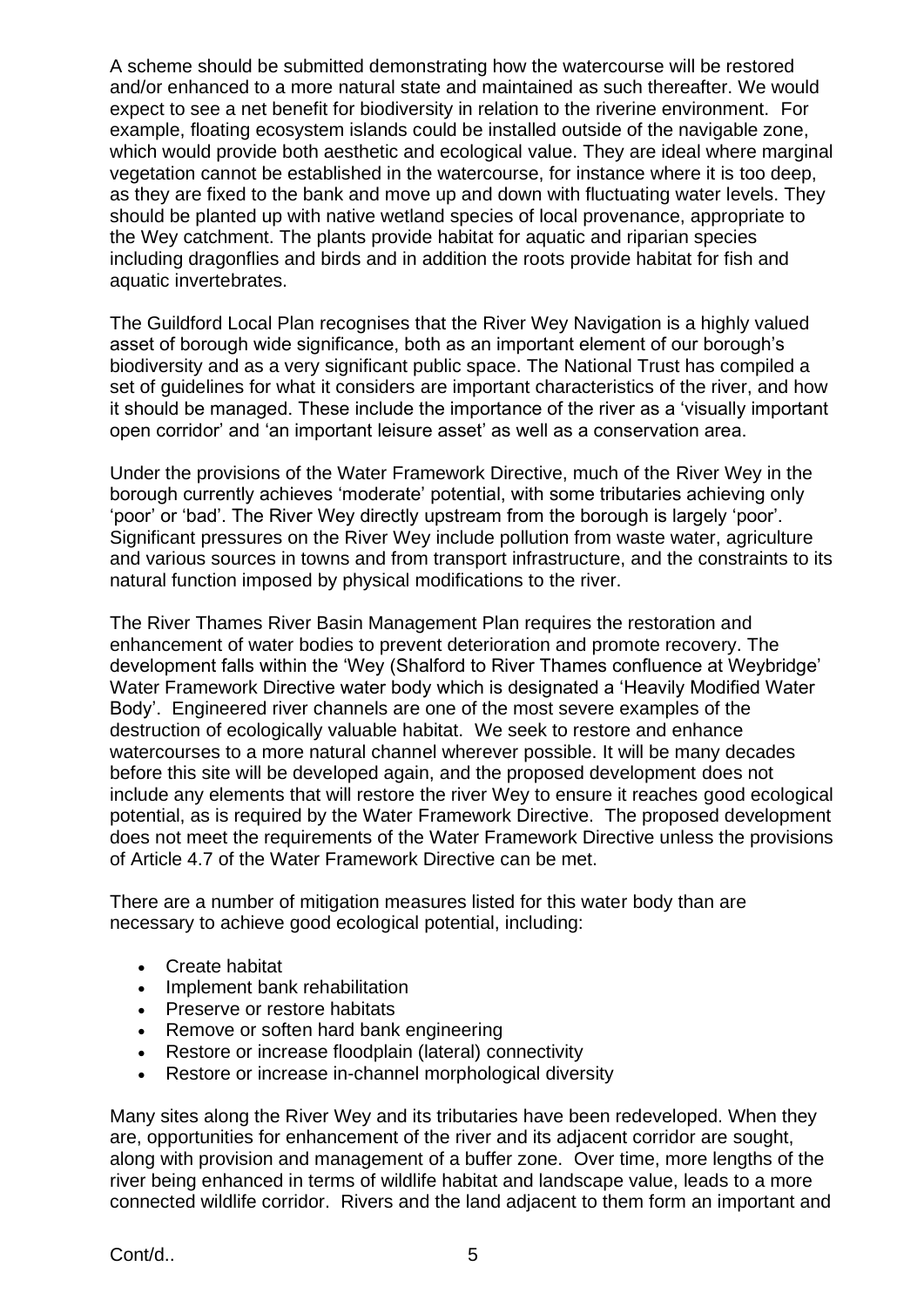effective network of linked habitat corridors to allow the movement of species between suitable habitats, thus promoting the expansion of biodiversity.

# **Advice to planning Authority**

## **Sequential test**

# **What is the sequential test and does it apply to this application?**

In accordance with the National Planning Policy Framework (paragraph 162), development in flood risk areas should not be permitted if there are reasonably available alternative sites, appropriate for the proposed development, in areas with a lower risk of flooding. The sequential test establishes if this is the case.

Development is in a flood risk area if it is in Flood Zone 2 or 3, or it is within Flood Zone 1 and your strategic flood risk assessment shows it to be at future flood risk or at risk from other sources of flooding such as surface water or groundwater.

The only developments exempt from the sequential test in flood risk areas are:

- Householder developments such as residential extensions, conservatories or loft conversions
- Small non-residential extensions with a footprint of less than 250sqm
- Changes of use (except changes of use to a caravan, camping or chalet site, or to a mobile home or park home site)
- Applications for development on sites allocated in the development plan through the sequential test, which are consistent with the use for which the site was allocated.

Avoiding flood risk through the sequential test is the most effective way of addressing flood risk because it places the least reliance on measures such as flood defences, flood warnings and property level resilience.

### **Who undertakes the sequential test?**

It is for you, as the local planning authority, to decide whether the sequential test has been satisfied, but the applicant should demonstrate to you, with evidence, what area of search has been used. Further guidance on the area of search can be found in the planning practice guidance [here](https://www.gov.uk/guidance/flood-risk-and-coastal-change#Sequential-Test-to-individual-planning-applications) .

### **What is our role in the sequential test?**

We can advise on the relative flood risk between the proposed site and any alternative sites identified - although your strategic flood risk assessment should allow you to do this yourself in most cases. We won't advise on whether alternative sites are reasonably available or whether they would be suitable for the proposed development. We also won't advise on whether there are sustainable development objectives that mean steering the development to any alternative sites would be inappropriate. Further guidance on how to apply the sequential test to site specific applications can be found in the planning practice guidance [here.](https://www.gov.uk/guidance/flood-risk-and-coastal-change#Sequential-Test-to-individual-planning-applications)

### **Exception test**

The exception test should only be applied as set out in flood risk [table 3](https://www.gov.uk/guidance/flood-risk-and-coastal-change#Table-3-Flood-risk-vulnerability) of the Planning Practice Guidance (PPG) following application of the sequential test. The exception test should not be used to justify the grant of planning permission in flood risk areas when the sequential test has shown that there are reasonably available, lower risk sites, appropriate for the proposed development.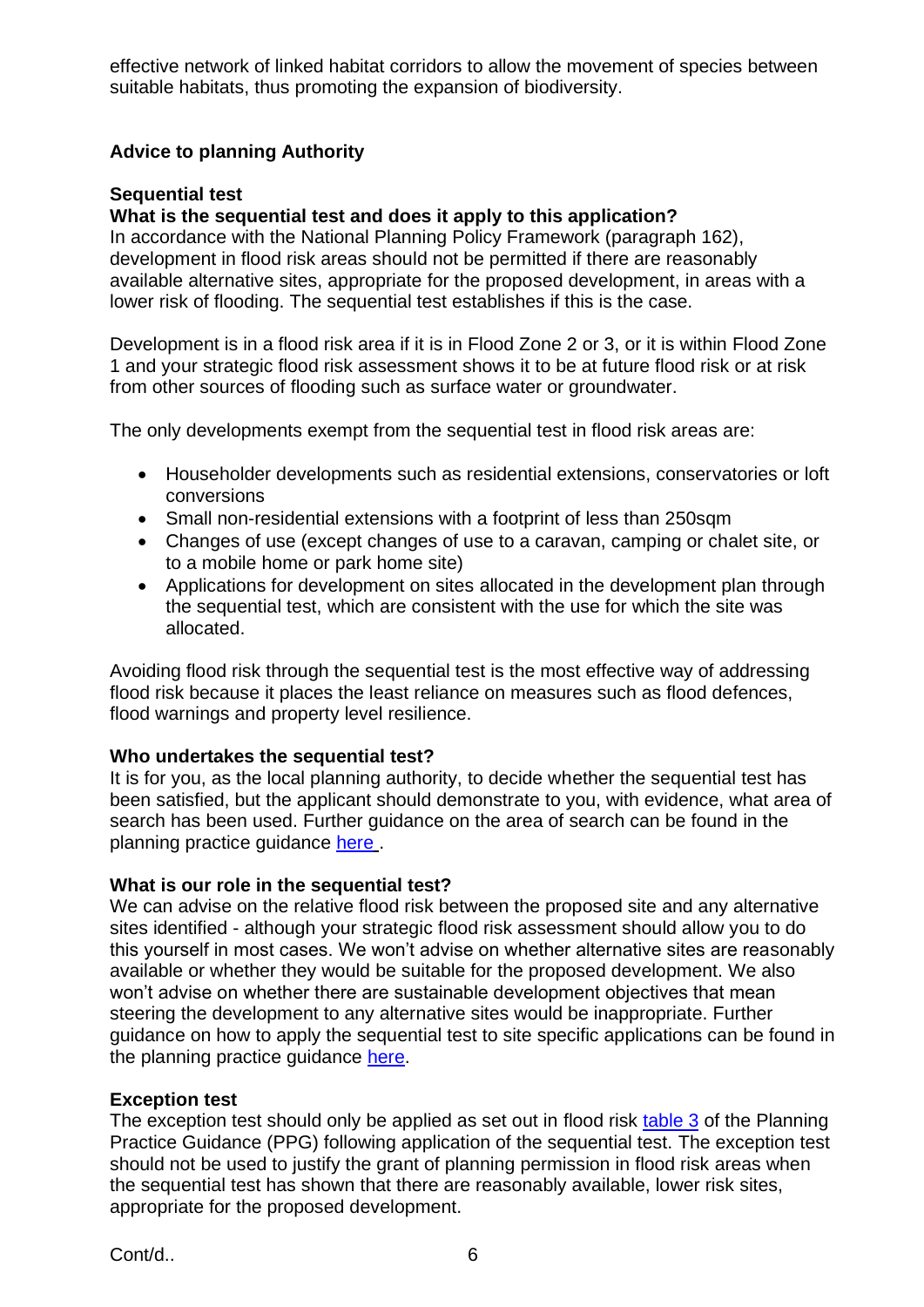In those circumstances, planning permission should be refused, unless you consider that sustainable development objectives make steering development to these lower risk sites inappropriate as outlined in PPG [\(ref ID: 7-033-20140306\).](https://www.gov.uk/guidance/flood-risk-and-coastal-change#Sequential-Test-to-individual-planning-applications)

# **Our role in the exception test**

The exception test is in two parts, described in the NPPF (paragraph 164). In order for the test to be passed it must be demonstrated that

- 1. The development would provide wider sustainability benefits to the community that outweigh flood risk; and
- 2. The development will be safe for its lifetime taking account of the vulnerability of its users, without increasing flood risk elsewhere, and, where possible, will reduce flood risk overall.

Paragraph 165 of the NPPF makes clear that both parts need to be met for the test to be satisfied. It is for the applicant to demonstrate this.

We provide advice on the second part of the test, but it is for you, as the local planning authority, to consider the first part of the test, accounting for the findings of the flood risk assessment and our flood risk advice, and to determine whether the test, overall, has been satisfied. Development that does not satisfy both parts of the exception test should be refused.

## **Where the flood risk assessment shows the development will be safe throughout its lifetime without increasing flood risk elsewhere**

Even where a flood risk assessment shows the development can be made safe throughout its lifetime without increasing risk elsewhere, there will always be some remaining risk that the development will be affected either directly or indirectly by flooding. You will need to weigh these risks against any wider sustainability benefits to the community.

# **Environmental permit - advice to applicant**

The Environmental Permitting (England and Wales) Regulations 2016 require a permit to be obtained for any activities which will take place:

- on or within 8 metres of a main river (16 metres if tidal)
- on or within 8 metres of a flood defence structure or culvert (16 metres if tidal)
- on or within 16 metres of a sea defence
- involving quarrying or excavation within 16 metres of any main river, flood defence (including a remote defence) or culvert
- in a floodplain more than 8 metres from the river bank, culvert or flood defence structure (16 metres if it's a tidal main river) and you don't already have planning permission.

For further guidance please visit [https://www.gov.uk/guidance/flood-risk-activities](https://www.gov.uk/guidance/flood-risk-activities-environmental-permits)[environmental-permits](https://www.gov.uk/guidance/flood-risk-activities-environmental-permits) or contact our National Customer Contact Centre on 03702 422 549. The applicant should not assume that a permit will automatically be forthcoming once planning permission has been granted, and we advise them to consult with us at the earliest opportunity.